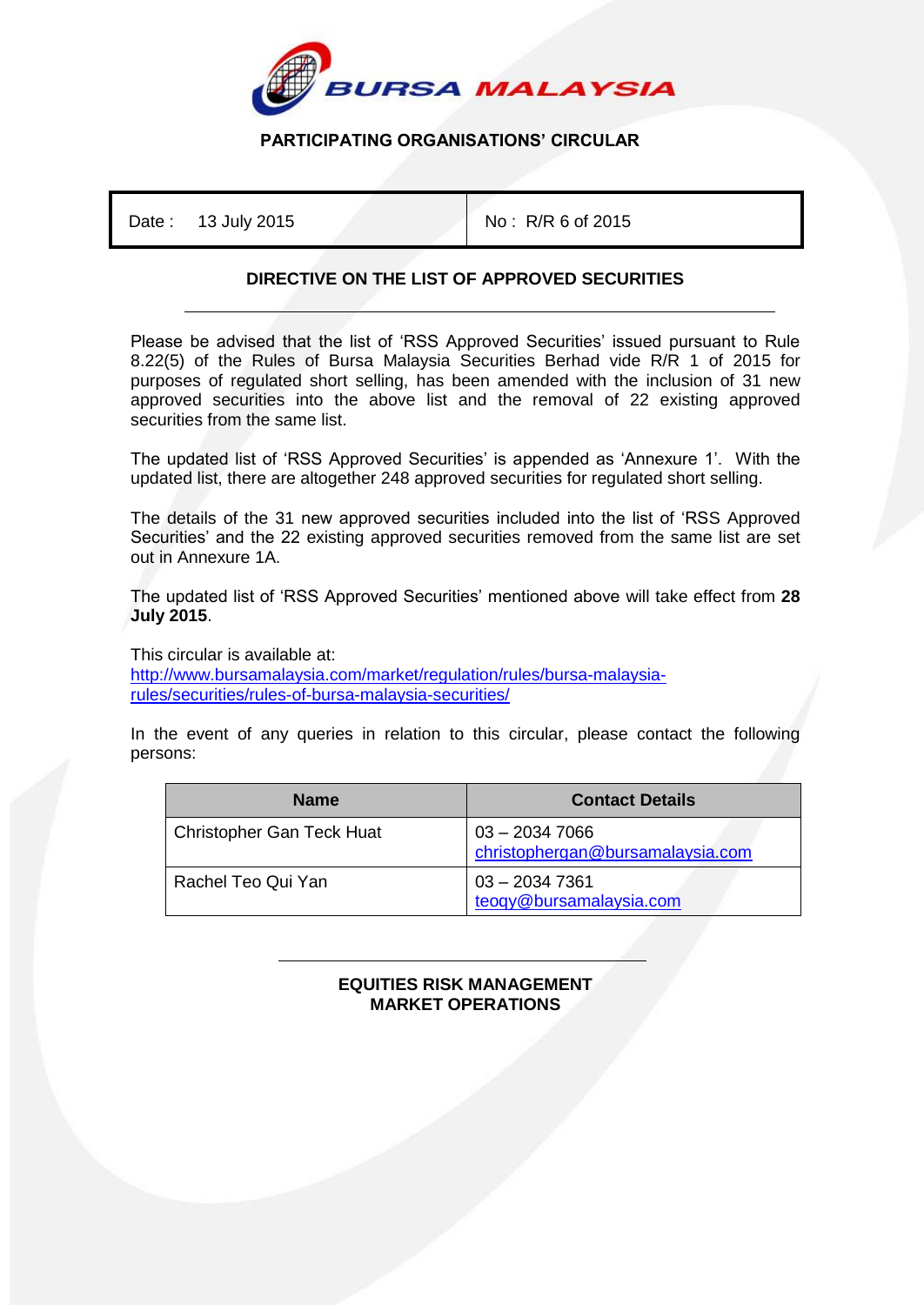Annexure 1

| <b>RSS APPROVED SECURITIES</b><br>(With effect from 28 July 2015) |                                             |                                    |  |  |  |
|-------------------------------------------------------------------|---------------------------------------------|------------------------------------|--|--|--|
| <b>No</b>                                                         | <b>STOCK CODE</b><br><b>STOCK LONG NAME</b> |                                    |  |  |  |
| $\mathbf{1}$                                                      | 5250                                        | 7-ELEVEN MALAYSIA HOLDINGS BERHAD  |  |  |  |
| 2                                                                 | 6599                                        | AEON CO. (M) BHD                   |  |  |  |
| 3                                                                 | 5139                                        | AEON CREDIT SERVICE (M) BHD        |  |  |  |
| 4                                                                 | 5185                                        | AFFIN HOLDINGS BHD                 |  |  |  |
| 5                                                                 | 5099                                        | AIRASIA BHD                        |  |  |  |
| 6                                                                 | 5238                                        | AIRASIA X BERHAD                   |  |  |  |
| $\overline{7}$                                                    | 5115                                        | ALAM MARITIM RESOURCES BHD         |  |  |  |
| 8                                                                 | 5116                                        | AL-AQAR HEALTHCARE REIT            |  |  |  |
| 9                                                                 | 2488                                        | ALLIANCE FINANCIAL GROUP BHD       |  |  |  |
| 10                                                                | 1163                                        | ALLIANZ MALAYSIA BHD               |  |  |  |
| 11                                                                | 5127                                        | AMANAHRAYA REITS                   |  |  |  |
| 12                                                                | 1007                                        | AMCORP PROPERTIES BERHAD           |  |  |  |
| 13                                                                | 5120                                        | <b>AMFIRST REITS</b>               |  |  |  |
| 14                                                                | 1015                                        | AMMB HOLDINGS BHD                  |  |  |  |
| 15                                                                | 6556                                        | ANN JOO RESOURCES BHD              |  |  |  |
| 16                                                                | 5015                                        | APM AUTOMOTIVE HOLDINGS BHD        |  |  |  |
| 17                                                                | 6399                                        | ASTRO MALAYSIA HOLDINGS BERHAD     |  |  |  |
| 18                                                                | 6888                                        | AXIATA GROUP BERHAD                |  |  |  |
| 19                                                                | 5106                                        | <b>AXIS REITS</b>                  |  |  |  |
| 20                                                                | 7251                                        | BARAKAH OFFSHORE PETROLEUM BHD     |  |  |  |
| 21                                                                | 3239                                        | BERJAYA ASSETS BERHAD              |  |  |  |
| 22                                                                | 5248                                        | BERJAYA AUTO BERHAD                |  |  |  |
| 23                                                                | 3395                                        | <b>BERJAYA CORPORATION BHD</b>     |  |  |  |
| 24                                                                | 5196                                        | BERJAYA FOOD BERHAD                |  |  |  |
| 25                                                                | 4219                                        | BERJAYA LAND BHD                   |  |  |  |
| 26                                                                | 1562                                        | BERJAYA SPORTS TOTO BHD            |  |  |  |
| 27                                                                | 5258                                        | <b>BIMB HOLDINGS BHD</b>           |  |  |  |
| 28                                                                | 0168                                        | <b>BOILERMECH HOLDINGS BHD</b>     |  |  |  |
| 29                                                                | 9288                                        | <b>BONIA CORPORATION BHD</b>       |  |  |  |
| 30                                                                | 2771                                        | BOUSTEAD HOLDINGS BHD              |  |  |  |
| 31                                                                | 4162                                        | BRITISH AMERICAN TOBACCO (M)       |  |  |  |
| 32                                                                | 5210                                        | <b>BUMI ARMADA BERHAD</b>          |  |  |  |
| 33                                                                | 1818                                        | <b>BURSA MALAYSIA BHD</b>          |  |  |  |
| 34                                                                | 2852                                        | CAHYA MATA SARAWAK BHD             |  |  |  |
| 35                                                                | 5180                                        | CAPITAMALLS MALAYSIA TRUST         |  |  |  |
| 36                                                                | 2836                                        | CARLSBERG BREWERY MALAYSIA BHD     |  |  |  |
| 37                                                                | 7076                                        | CB INDUSTRIAL PRODUCT HOLDING      |  |  |  |
| 38                                                                | 1023                                        | CIMB GROUP HOLDINGS BERHAD         |  |  |  |
| 39                                                                | 5071                                        | COASTAL CONTRACTS BHD              |  |  |  |
| 40                                                                | 6718                                        | <b>CRESCENDO CORPORATION BHD</b>   |  |  |  |
| 41                                                                | 5355                                        | DAIMAN DEVELOPMENT BHD             |  |  |  |
| 42                                                                | 5216                                        | DATASONIC GROUP BERHAD             |  |  |  |
| 43                                                                | 5141                                        | DAYANG ENTERPRISE HOLDINGS BHD     |  |  |  |
| 44                                                                | 5132                                        | DELEUM BHD                         |  |  |  |
| 45                                                                | 7277                                        | DIALOG GROUP BHD                   |  |  |  |
| 46                                                                | 6947                                        | DIGI.COM BHD                       |  |  |  |
| 47                                                                | 1619                                        | DRB-HICOM BHD                      |  |  |  |
| 48                                                                | 3417                                        | EASTERN & ORIENTAL BHD             |  |  |  |
| 49                                                                | 8206                                        | ECO WORLD DEVELOPMENT GROUP BERHAD |  |  |  |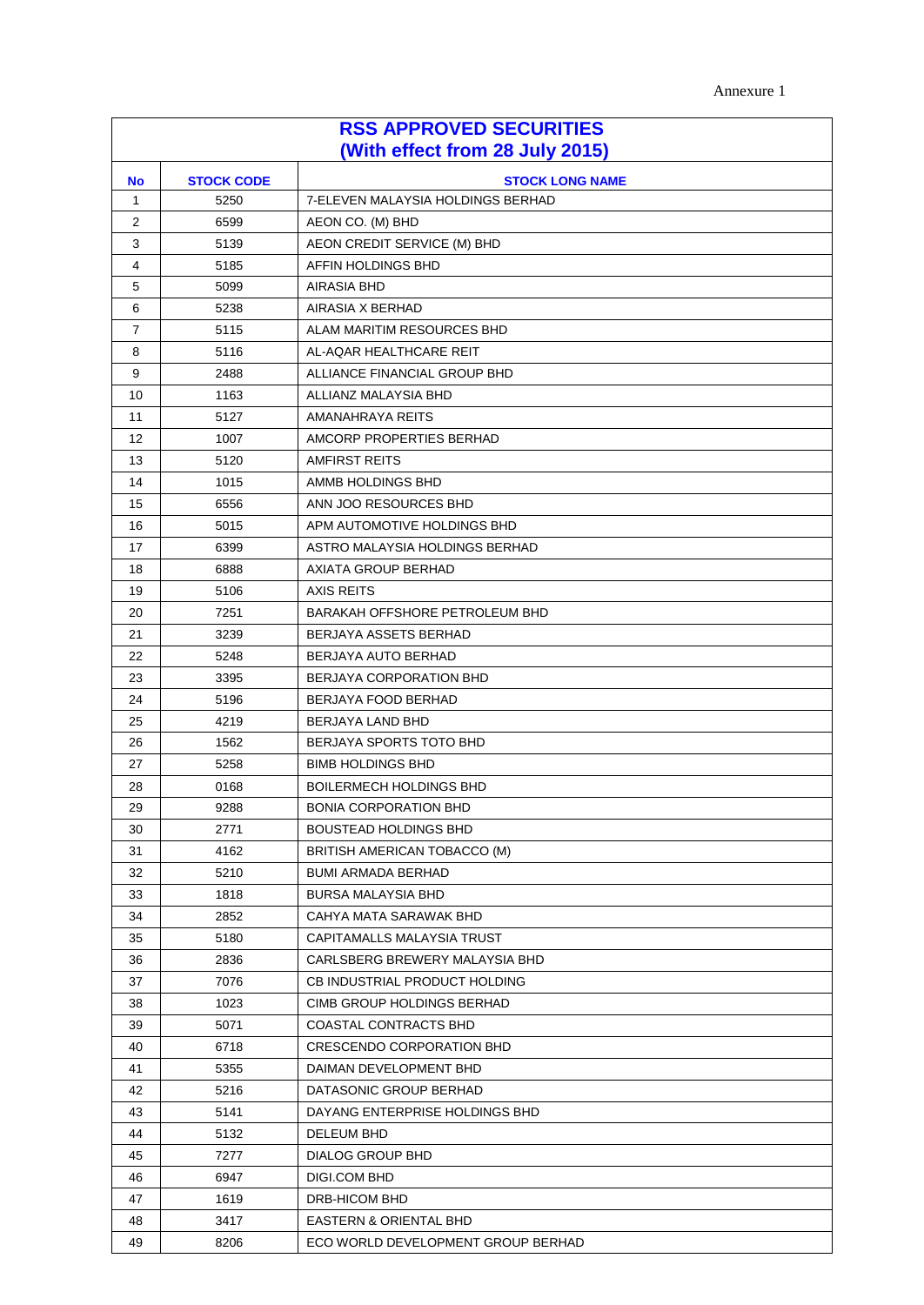Annexure 1

| <b>RSS APPROVED SECURITIES</b><br>(With effect from 28 July 2015) |                   |                                        |
|-------------------------------------------------------------------|-------------------|----------------------------------------|
| <b>No</b>                                                         | <b>STOCK CODE</b> | <b>STOCK LONG NAME</b>                 |
| 50                                                                | 8877              | <b>EKOVEST BHD</b>                     |
| 51                                                                | 5101              | EVERGREEN FIBREBOARD BHD               |
| 52                                                                | 5205              | EVERSENDAI CORPORATION BERHAD          |
| 53                                                                | 7229              | <b>FAVELLE FAVCO BHD</b>               |
| 54                                                                | 5222              | FELDA GLOBAL VENTURES HLDG BHD         |
| 55                                                                | 3107              | FIMA CORPORATION BHD                   |
| 56                                                                | 3689              | <b>FRASER &amp; NEAVE HOLDINGS BHD</b> |
| 57                                                                | 5226              | <b>GABUNGAN AQRS BERHAD</b>            |
| 58                                                                | 5398              | <b>GAMUDA BHD</b>                      |
| 59                                                                | 5209              | <b>GAS MALAYSIA BERHAD</b>             |
| 60                                                                | 0078              | <b>GD EXPRESS CARRIER BHD</b>          |
| 61                                                                | 3182              | <b>GENTING BHD</b>                     |
| 62                                                                | 4715              | <b>GENTING MALAYSIA BERHAD</b>         |
| 63                                                                | 2291              | <b>GENTING PLANTATIONS BERHAD</b>      |
| 64                                                                | 0021              | <b>GHL SYSTEMS BHD</b>                 |
| 65                                                                | 7022              | <b>GLOBETRONICS TECHNOLOGY BHD</b>     |
| 66                                                                | 5020              | <b>GLOMAC BHD</b>                      |
| 67                                                                | 5606              | <b>GOLDIS BHD</b>                      |
| 68                                                                | 3255              | <b>GUINNESS ANCHOR BHD</b>             |
| 69                                                                | 1503              | GUOCOLAND (MALAYSIA) BHD               |
| 70                                                                | 3034              | HAP SENG CONSOLIDATED BHD              |
| 71                                                                | 5138              | HAP SENG PLANTATIONS HOLDINGS          |
| 72                                                                | 5168              | <b>HARTALEGA HOLDINGS BHD</b>          |
| 73                                                                | 5121              | <b>HEKTAR REITS</b>                    |
| 74                                                                | 5199              | HIBISCUS PETROLEUM BHD                 |
| 75                                                                | 6238              | <b>HOCK SENG LEE BHD</b>               |
| 76                                                                | 5819              | <b>HONG LEONG BANK BHD</b>             |
| 77                                                                | 1082              | HONG LEONG FINANCIAL GROUP BHD         |
| 78                                                                | 3301              | HONG LEONG INDUSTRIES BHD              |
| 79                                                                | 5062              | <b>HUA YANG BHD</b>                    |
| 80                                                                | 5000              | HUME INDUSTRIES BHD                    |
| 81                                                                | 5018              | HUNZA PROPERTIES BHD                   |
| 82                                                                | 5024              | <b>HUP SENG INDUSTRIES BHD</b>         |
| 83                                                                | 4251              | I-BHD                                  |
| 84                                                                | 0023              | <b>IFCA MSC BHD</b>                    |
| 85                                                                | 1597              | <b>IGB CORPORATION BHD</b>             |
| 86                                                                | 5227              | IGB REAL ESTATE INV TRUST              |
| 87                                                                | 5225              | <b>IHH HEALTHCARE BERHAD</b>           |
| 88                                                                | 3336              | IJM CORPORATION BHD                    |
| 89                                                                | 2216              | IJM PLANTATIONS BHD                    |
| 90                                                                | 0166              | <b>INARI AMERTRON BERHAD</b>           |
| 91                                                                | 3379              | <b>INSAS BHD</b>                       |
| 92                                                                | 1961              | <b>IOI CORPORATION BHD</b>             |
| 93                                                                | 5249              | IOI PROPERTIES GROUP BERHAD            |
| 94                                                                | 1589              | ISKANDAR WATERFRONT CITY BERHAD        |
| 95                                                                | 4383              | JAYA TIASA HOLDINGS BHD                |
| 96                                                                | 5161              | <b>JCY INTERNATIONAL BERHAD</b>        |
| 97                                                                | 5247              | <b>KAREX BERHAD</b>                    |
| 98                                                                | 3476              | <b>KECK SENG (M) BHD</b>               |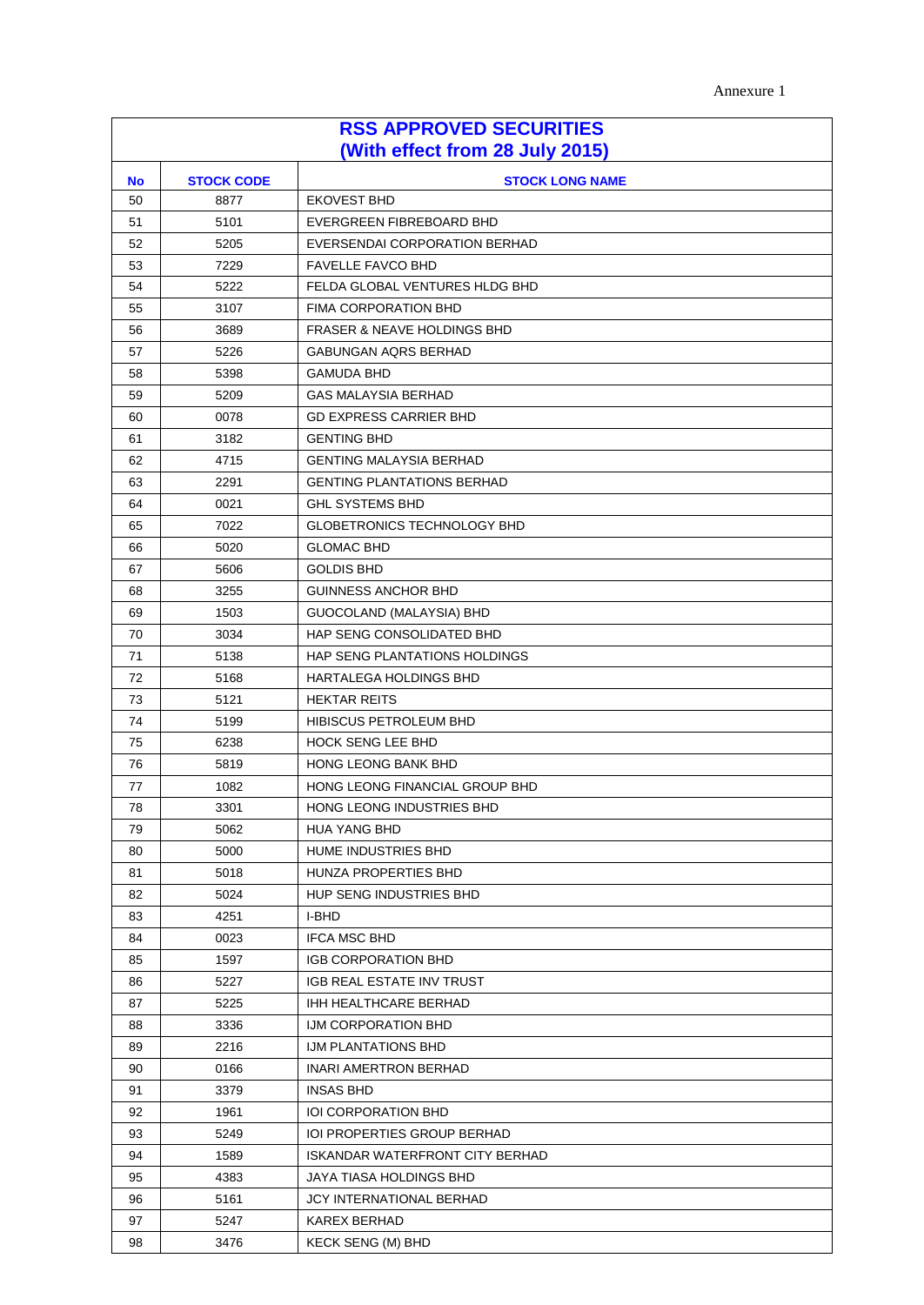| Annexure 1 |
|------------|
|------------|

| <b>RSS APPROVED SECURITIES</b><br>(With effect from 28 July 2015) |        |                                     |  |  |
|-------------------------------------------------------------------|--------|-------------------------------------|--|--|
| <b>STOCK CODE</b><br><b>STOCK LONG NAME</b><br><b>No</b>          |        |                                     |  |  |
| 99                                                                | 3522   | KIAN JOO CAN FACTORY BHD            |  |  |
| 100                                                               | 5027   | KIM LOONG RESOURCES BHD             |  |  |
| 101                                                               | 5235SS | KLCC PROP&REITS-STAPLED SEC         |  |  |
| 102                                                               | 7164   | <b>KNM GROUP BHD</b>                |  |  |
| 103                                                               | 7153   | KOSSAN RUBBER INDUSTRIES BHD        |  |  |
| 104                                                               | 5878   | <b>KPJ HEALTHCARE BHD</b>           |  |  |
| 105                                                               | 1996   | <b>KRETAM HOLDINGS BHD</b>          |  |  |
| 106                                                               | 5038   | <b>KSL HOLDINGS BHD</b>             |  |  |
| 107                                                               | 2445   | KUALA LUMPUR KEPONG BHD             |  |  |
| 108                                                               | 2003   | KULIM (M) BHD                       |  |  |
| 109                                                               | 3565   | KUMPULAN EUROPLUS BHD               |  |  |
| 110                                                               | 6491   | KUMPULAN FIMA BHD                   |  |  |
| 111                                                               | 5843   | KUMPULAN PERANGSANG SELANGOR        |  |  |
| 112                                                               | 3794   | LAFARGE MALAYSIA BERHAD             |  |  |
| 113                                                               | 3174   | <b>LAND &amp; GENERAL BHD</b>       |  |  |
| 114                                                               | 1643   | <b>LANDMARKS BHD</b>                |  |  |
| 115                                                               | 7006   | LATITUDE TREE HOLDINGS BHD          |  |  |
| 116                                                               | 5789   | LBS BINA GROUP BHD                  |  |  |
| 117                                                               | 3859   | <b>MAGNUM BERHAD</b>                |  |  |
| 118                                                               | 8583   | MAH SING GROUP BHD                  |  |  |
| 119                                                               | 1155   | <b>MALAYAN BANKING BHD</b>          |  |  |
| 120                                                               | 3662   | MALAYAN FLOUR MILLS BHD             |  |  |
| 121                                                               | 3891   | MALAYAN UNITED INDUSTRIES BHD       |  |  |
| 122                                                               | 5014   | MALAYSIA AIRPORTS HOLDINGS BHD      |  |  |
| 123                                                               | 1171   | MALAYSIA BUILDING SOCIETY BHD       |  |  |
| 124                                                               | 5186   | MALAYSIA MARINE AND HEAVY ENG       |  |  |
| 125                                                               | 5077   | MALAYSIAN BULK CARRIERS BHD         |  |  |
| 126                                                               | 3867   | <b>MALAYSIAN PACIFIC INDUSTRIES</b> |  |  |
| 127                                                               | 1651   | <b>MALAYSIAN RESOURCES CORP</b>     |  |  |
| 128                                                               | 5236   | MATRIX CONCEPTS HOLDINGS BHD        |  |  |
| 129                                                               | 6012   | <b>MAXIS BERHAD</b>                 |  |  |
| 130                                                               | 5983   | <b>MBM RESOURCES BHD</b>            |  |  |
| 131                                                               | 5182   | <b>MCT BERHAD</b>                   |  |  |
| 132                                                               | 5090   | MEDIA CHINESE INTERNATIONAL LT      |  |  |
| 133                                                               | 4502   | <b>MEDIA PRIMA BHD</b>              |  |  |
| 134                                                               | 3069   | MEGA FIRST CORPORATION BHD          |  |  |
| 135                                                               | 3816   | MISC BHD                            |  |  |
| 136                                                               | 9571   | MITRAJAYA HOLDINGS BHD              |  |  |
| 137                                                               | 8893   | MK LAND HOLDINGS BHD                |  |  |
| 138                                                               | 6114   | <b>MKH BERHAD</b>                   |  |  |
| 139                                                               | 2194   | MMC CORPORATION BHD                 |  |  |
| 140                                                               | 6459   | MNRB HOLDINGS BHD                   |  |  |
| 141                                                               | 5237   | <b>MPHB Capital Berhad</b>          |  |  |
| 142                                                               | 5123   | <b>MRCB-QUILL REIT</b>              |  |  |
| 143                                                               | 5202   | MSM MALAYSIA HOLDINGS BERHAD        |  |  |
| 144                                                               | 3883   | MUDA HOLDINGS BHD                   |  |  |
| 145                                                               | 5085   | MUDAJAYA GROUP BHD                  |  |  |
| 146                                                               | 5703   | MUHIBBAH ENGINEERING (M) BHD        |  |  |
| 147                                                               | 3905   | MULPHA INTERNATIONAL BHD            |  |  |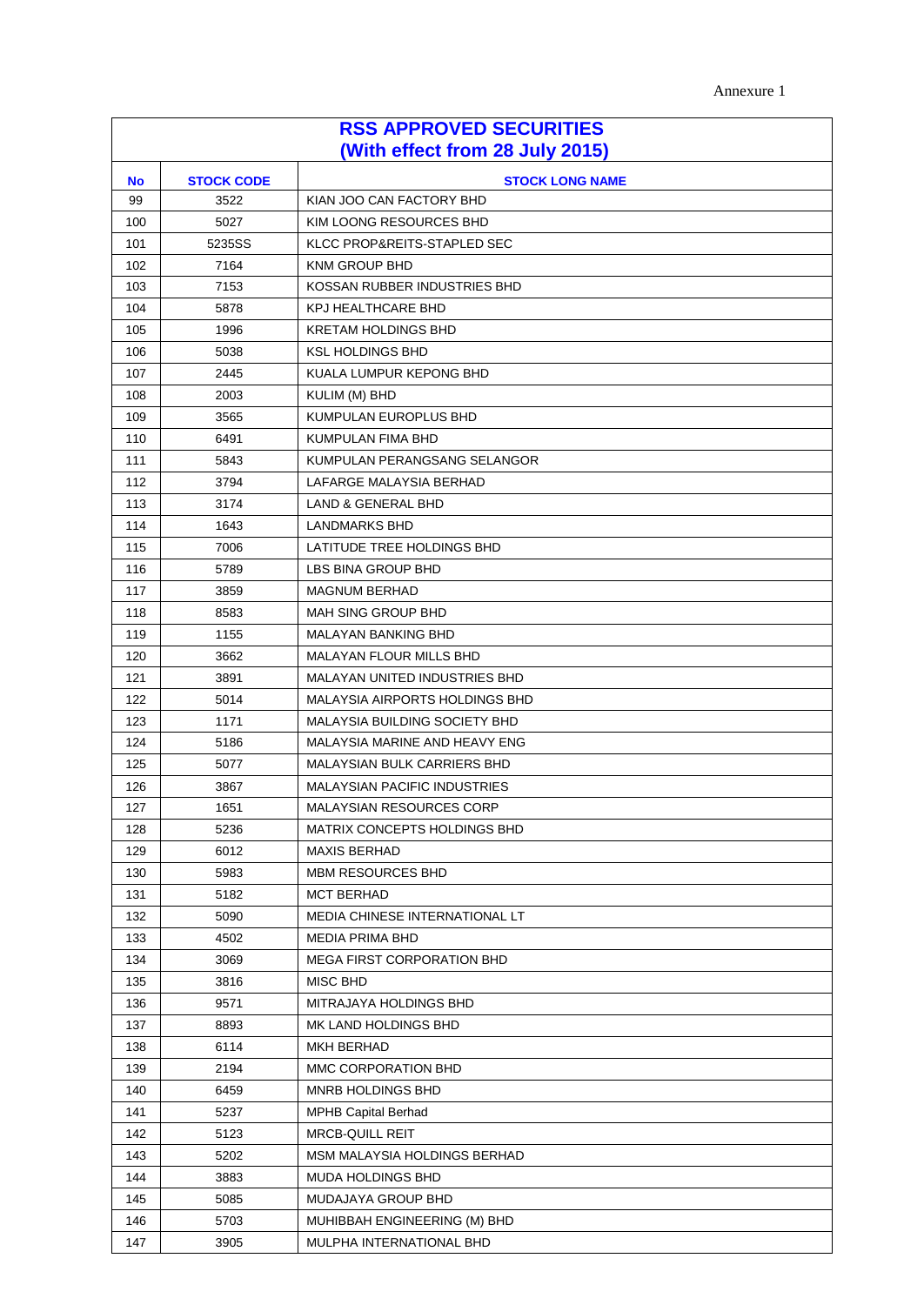| Annexure 1 |
|------------|
|------------|

| <b>RSS APPROVED SECURITIES</b><br>(With effect from 28 July 2015) |                                             |                                                         |  |  |  |
|-------------------------------------------------------------------|---------------------------------------------|---------------------------------------------------------|--|--|--|
| <b>No</b>                                                         | <b>STOCK CODE</b><br><b>STOCK LONG NAME</b> |                                                         |  |  |  |
| 148                                                               | 0138                                        | MY E.G. SERVICES BHD                                    |  |  |  |
| 149                                                               | 5073                                        | <b>NAIM HOLDINGS BHD</b>                                |  |  |  |
| 150                                                               | 5509                                        | <b>NCB HOLDINGS BHD</b>                                 |  |  |  |
| 151                                                               | 5066                                        | NTPM HOLDINGS BHD                                       |  |  |  |
| 152                                                               | 5201                                        | <b>OLDTOWN BERHAD</b>                                   |  |  |  |
| 153                                                               | 4006                                        | ORIENTAL HOLDINGS BHD                                   |  |  |  |
| 154                                                               | 5053                                        | OSK HOLDINGS BHD                                        |  |  |  |
| 155                                                               | 7052                                        | PADINI HOLDINGS BHD                                     |  |  |  |
| 156                                                               | 1724                                        | PARAMOUNT CORPORATION BHD                               |  |  |  |
| 157                                                               | 5657                                        | PARKSON HOLDINGS BHD                                    |  |  |  |
| 158                                                               | 5212                                        | <b>PAVILION REAL ESTATE INV TRUST</b>                   |  |  |  |
| 159                                                               | 5231                                        | PELIKAN INT.CORPORATION BHD                             |  |  |  |
| 160                                                               | 7108                                        | PERDANA PETROLEUM BERHAD                                |  |  |  |
| 161                                                               | 0047                                        | PERISAI PETROLEUM TEKNOLOGI                             |  |  |  |
| 162                                                               | 5219                                        | PESTECH INTERNATIONAL BERHAD                            |  |  |  |
| 163                                                               | 5183                                        | PETRONAS CHEMICALS GROUP BHD                            |  |  |  |
| 164                                                               | 5681                                        | PETRONAS DAGANGAN BHD                                   |  |  |  |
| 165                                                               | 6033                                        | PETRONAS GAS BHD                                        |  |  |  |
| 166                                                               | 7081                                        | PHARMANIAGA BHD                                         |  |  |  |
| 167                                                               | 9598                                        | PINTARAS JAYA BHD                                       |  |  |  |
| 168                                                               | 1945                                        | PJ DEVELOPMENT HOLDINGS BHD                             |  |  |  |
| 169                                                               | 5075                                        | PLENITUDE BHD                                           |  |  |  |
| 170                                                               | 4634                                        | POS MALAYSIA BHD                                        |  |  |  |
| 171                                                               | 7237                                        | POWER ROOT BERHAD                                       |  |  |  |
| 172                                                               | 4065                                        | PPB GROUP BHD                                           |  |  |  |
| 173                                                               | 8869                                        | PRESS METAL BHD                                         |  |  |  |
| 174                                                               | 5204                                        | PRESTARIANG BERHAD                                      |  |  |  |
| 175                                                               | 5070                                        | PROTASCO BHD                                            |  |  |  |
| 176                                                               | 1295                                        | PUBLIC BANK BHD                                         |  |  |  |
| 177                                                               | 6807                                        | PUNCAK NIAGA HOLDINGS BHD                               |  |  |  |
| 178                                                               | 7084                                        | <b>QL RESOURCES BHD</b>                                 |  |  |  |
| 179                                                               | 0032                                        | REDTONE INTERNATIONAL BHD                               |  |  |  |
| 180                                                               | 1066                                        | RHB CAPITAL BHD                                         |  |  |  |
| 181                                                               | 5113                                        | RIMBUNAN SAWIT BHD                                      |  |  |  |
| 182                                                               | 8567                                        | SALCON BHD                                              |  |  |  |
| 183                                                               | 5218                                        | SAPURAKENCANA PETROLEUM BHD                             |  |  |  |
| 184                                                               | 5126                                        | SARAWAK OIL PALMS BHD                                   |  |  |  |
| 185                                                               | 0099                                        | <b>SCICOM (MSC) BHD</b>                                 |  |  |  |
| 186                                                               | 4731                                        | <b>SCIENTEX BERHAD</b>                                  |  |  |  |
| 187                                                               | 7045                                        | <b>SCOMI ENERGY SERVICES BHD</b>                        |  |  |  |
| 188                                                               | 9792                                        | <b>SEG INTERNATIONAL BHD</b><br>SELANGOR PROPERTIES BHD |  |  |  |
| 189                                                               | 1783                                        |                                                         |  |  |  |
| 190                                                               | 5517                                        | SHANGRI-LA HOTELS (M) BHD                               |  |  |  |
| 191<br>192                                                        | 5173                                        | SHIN YANG SHIPPING CORP BHD<br>SHL CONSOLIDATED BHD     |  |  |  |
| 193                                                               | 6017<br>4197                                | SIME DARBY BHD                                          |  |  |  |
| 194                                                               | 7155                                        | <b>SKP RESOURCES BHD</b>                                |  |  |  |
| 195                                                               | 5241                                        | SONA PETROLEUM BERHAD                                   |  |  |  |
| 196                                                               | 8664                                        | SP SETIA BHD                                            |  |  |  |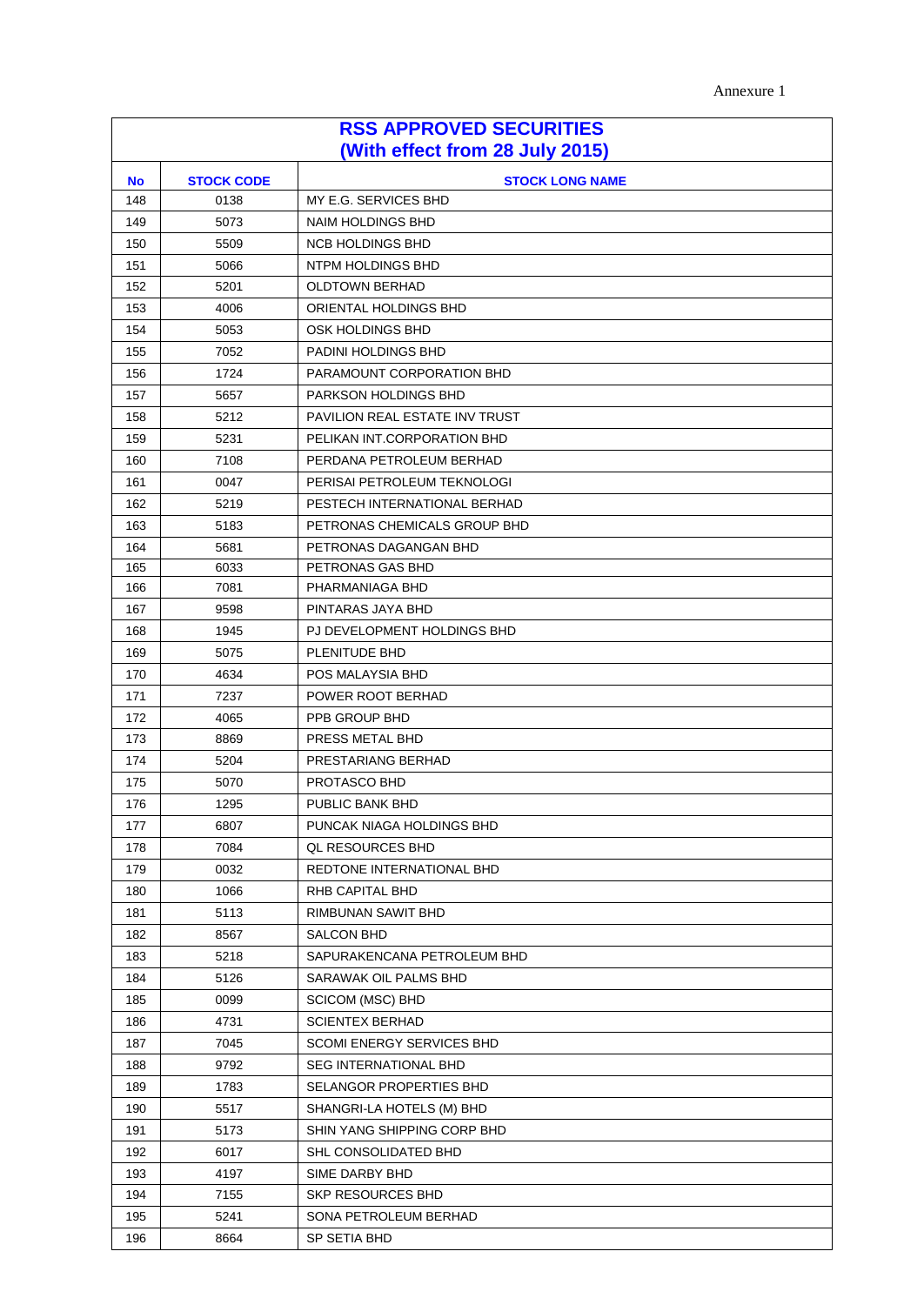| <b>RSS APPROVED SECURITIES</b>  |                   |                                                                                             |  |
|---------------------------------|-------------------|---------------------------------------------------------------------------------------------|--|
| (With effect from 28 July 2015) |                   |                                                                                             |  |
| <b>No</b>                       | <b>STOCK CODE</b> | <b>STOCK LONG NAME</b>                                                                      |  |
| 197                             | 6084              | <b>STAR MEDIA GROUP BERHAD</b><br>(Previously known as STAR PUBLICATIONS (MALAYSIA) BERHAD) |  |
| 198                             | 1201              | SUMATEC RESOURCES BHD                                                                       |  |
| 199                             | 5211              | <b>SUNWAY BERHAD</b>                                                                        |  |
| 200                             | 5176              | SUNWAY REAL ESTATE INVT TRUST                                                               |  |
| 201                             | 7106              | SUPERMAX CORPORATION BHD                                                                    |  |
| 202                             | 6521              | SURIA CAPITAL HOLDINGS BHD                                                                  |  |
| 203                             | 6139              | SYARIKAT TAKAFUL MALAYSIA BHD                                                               |  |
| 204                             | 5012              | TA ANN HOLDINGS BHD                                                                         |  |
| 205                             | 4898              | TA ENTERPRISE BHD                                                                           |  |
| 206                             | 5158              | TA GLOBAL BHD                                                                               |  |
| 207                             | 8524              | <b>TALIWORKS CORPORATION BHD</b>                                                            |  |
| 208                             | 5191              | TAMBUN INDAH LAND BERHAD                                                                    |  |
| 209                             | 4405              | TAN CHONG MOTOR HOLDINGS BHD                                                                |  |
| 210                             | 2054              | <b>TDM BHD</b>                                                                              |  |
| 211                             | 4863              | <b>TELEKOM MALAYSIA BHD</b>                                                                 |  |
| 212                             | 5347              | <b>TENAGA NASIONAL BHD</b>                                                                  |  |
| 213                             | 7252              | <b>TEO SENG CAPITAL BHD</b>                                                                 |  |
| 214                             | 5112              | TH PLANTATIONS BHD                                                                          |  |
| 215                             | 5031              | TIME DOTCOM BHD                                                                             |  |
| 216                             | 8397              | TIONG NAM LOGISTICS HOLDINGS                                                                |  |
| 217                             | 5239              | TITIJAYA LAND BERHAD                                                                        |  |
| 218                             | 0101              | TMC LIFE SCIENCES BHD                                                                       |  |
| 219                             | 7113              | TOP GLOVE CORPORATION BHD                                                                   |  |
| 220                             | 5401              | <b>TROPICANA CORPORATION BERHAD</b>                                                         |  |
| 221                             | 9059              | <b>TSH RESOURCES BHD</b>                                                                    |  |
| 222                             | 5230              | TUNE INS HOLDINGS BERHAD                                                                    |  |
| 223                             | 7100              | UCHI TECHNOLOGIES BHD                                                                       |  |
| 224                             | 1368              | UEM EDGENTA BERHAD (Previously known as FABER GROUP BHD)                                    |  |
| 225                             | 5148              | <b>UEM SUNRISE BERHAD</b>                                                                   |  |
| 226                             | 4588              | UMW HOLDINGS BHD                                                                            |  |
| 227                             | 5243              | UMW OIL & GAS CORPORATION BHD                                                               |  |
| 228                             | 5005              | UNISEM (M) BHD                                                                              |  |
| 229                             | 2593              | UNITED MALACCA BHD                                                                          |  |
| 230                             | 5200              | <b>UOA DEVELOPMENT BERHAD</b>                                                               |  |
| 231                             | 5110              | <b>UOA REITS</b>                                                                            |  |
| 232                             | 7250              | UZMA BHD                                                                                    |  |
| 233                             | 6963              | V.S INDUSTRY BHD                                                                            |  |
| 234                             | 0097              | VITROX CORPORATION BHD                                                                      |  |
| 235                             | 5142              | WAH SEONG CORPORATION BHD                                                                   |  |
| 236                             | 9679              | <b>WCT HOLDINGS BERHAD</b>                                                                  |  |
| 237                             | 7231              | WELLCALL HOLDINGS BHD                                                                       |  |
| 238                             | 5246              | <b>WESTPORTS HOLDINGS BERHAD</b>                                                            |  |
| 239                             | 2976              | WING TAI MALAYSIA BERHAD                                                                    |  |
| 240                             | 4243              | WTK HOLDINGS BHD                                                                            |  |
| 241                             | 7293              | YINSON HOLDINGS BHD                                                                         |  |
| 242                             | 3158              | YNH PROPERTY BHD                                                                            |  |
| 243                             | 4677              | YTL CORPORATION BHD                                                                         |  |
| 244                             | 0009              | YTL E-SOLUTIONS BHD                                                                         |  |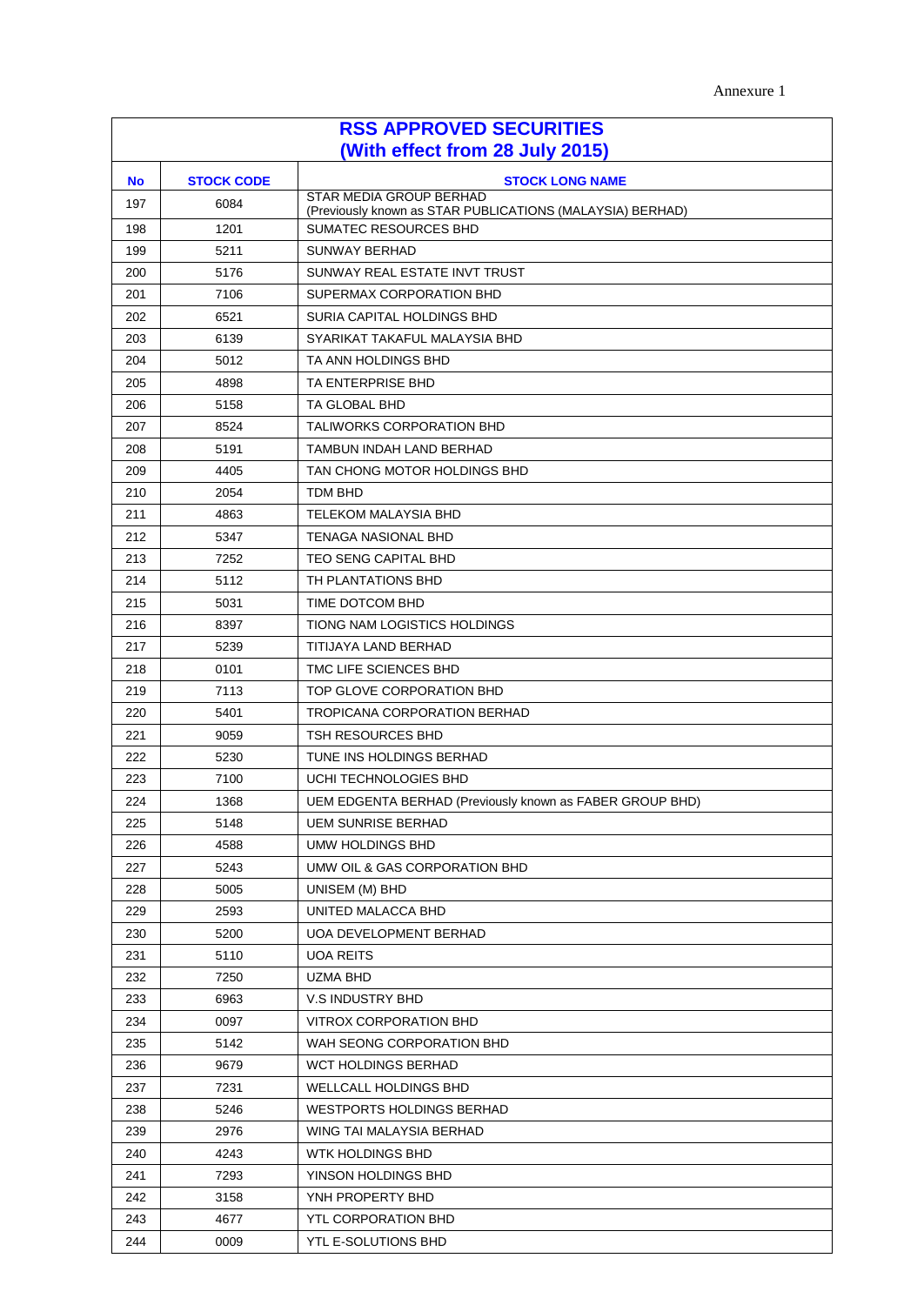Annexure 1

| <b>RSS APPROVED SECURITIES</b><br>(With effect from 28 July 2015) |                   |                             |
|-------------------------------------------------------------------|-------------------|-----------------------------|
| <b>No</b>                                                         | <b>STOCK CODE</b> | <b>STOCK LONG NAME</b>      |
| 245                                                               | 5109              | YTL HOSPITALITY REIT        |
| 246                                                               | 2577              | YTL LAND & DEVELOPMENT BHD  |
| 247                                                               | 6742              | YTL POWER INTERNATIONAL BHD |
| 248                                                               | 5131              | ZHULIAN CORPORATION BHD     |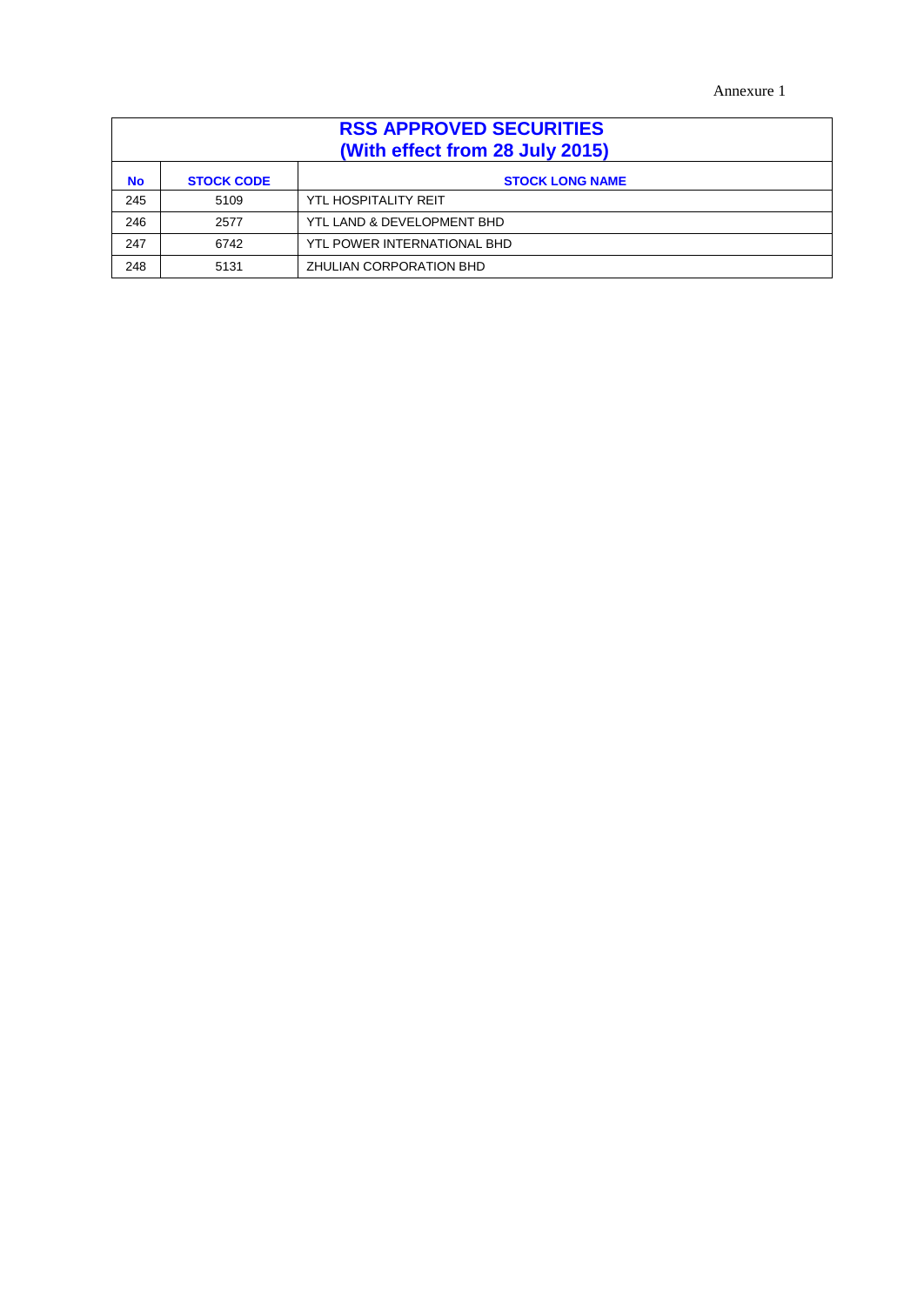| <b>RSS - INCLUSION LIST</b>     |                   |                                      |  |
|---------------------------------|-------------------|--------------------------------------|--|
| (With effect from 28 July 2015) |                   |                                      |  |
| <b>No</b>                       | <b>STOCK CODE</b> | <b>STOCK LONG NAME</b>               |  |
| $\mathbf{1}$                    | 5115              | ALAM MARITIM RESOURCES BHD           |  |
| $\overline{2}$                  | 1163              | ALLIANZ MALAYSIA BHD                 |  |
| 3                               | 5101              | EVERGREEN FIBREBOARD BHD             |  |
| 4                               | 3107              | <b>FIMA CORPORATION BHD</b>          |  |
| 5                               | 5020              | <b>GLOMAC BHD</b>                    |  |
| 6                               | 5606              | <b>GOLDIS BHD</b>                    |  |
| $\overline{7}$                  | 5199              | <b>HIBISCUS PETROLEUM BHD</b>        |  |
| 8                               | 5018              | <b>HUNZA PROPERTIES BHD</b>          |  |
| 9                               | 0023              | <b>IFCA MSC BHD</b>                  |  |
| 10                              | 3565              | KUMPULAN EUROPLUS BHD                |  |
| 11                              | 5843              | KUMPULAN PERANGSANG SELANGOR         |  |
| 12                              | 7006              | LATITUDE TREE HOLDINGS BHD           |  |
| 13                              | 3891              | <b>MALAYAN UNITED INDUSTRIES BHD</b> |  |
| 14                              | 5182              | <b>MCT BERHAD</b>                    |  |
| 15                              | 9571              | MITRAJAYA HOLDINGS BHD               |  |
| 16                              | 5123              | <b>MRCB-QUILL REIT</b>               |  |
| 17                              | 3883              | <b>MUDA HOLDINGS BHD</b>             |  |
| 18                              | 5509              | <b>NCB HOLDINGS BHD</b>              |  |
| 19                              | 0047              | PERISAI PETROLEUM TEKNOLOGI          |  |
| 20                              | 8869              | PRESS METAL BHD                      |  |
| 21                              | 5070              | <b>PROTASCO BHD</b>                  |  |
| 22                              | 6807              | PUNCAK NIAGA HOLDINGS BHD            |  |
| 23                              | 0032              | REDTONE INTERNATIONAL BHD            |  |
| 24                              | 5517              | SHANGRI-LA HOTELS (M) BHD            |  |
| 25                              | 5173              | SHIN YANG SHIPPING CORP BHD          |  |
| 26                              | 7252              | <b>TEO SENG CAPITAL BHD</b>          |  |
| 27                              | 8397              | TIONG NAM LOGISTICS HOLDINGS         |  |
| 28                              | 0101              | TMC LIFE SCIENCES BHD                |  |
| 29                              | 2593              | UNITED MALACCA BHD                   |  |
| 30                              | 6963              | <b>V.S INDUSTRY BHD</b>              |  |
| 31                              | 3158              | YNH PROPERTY BHD                     |  |